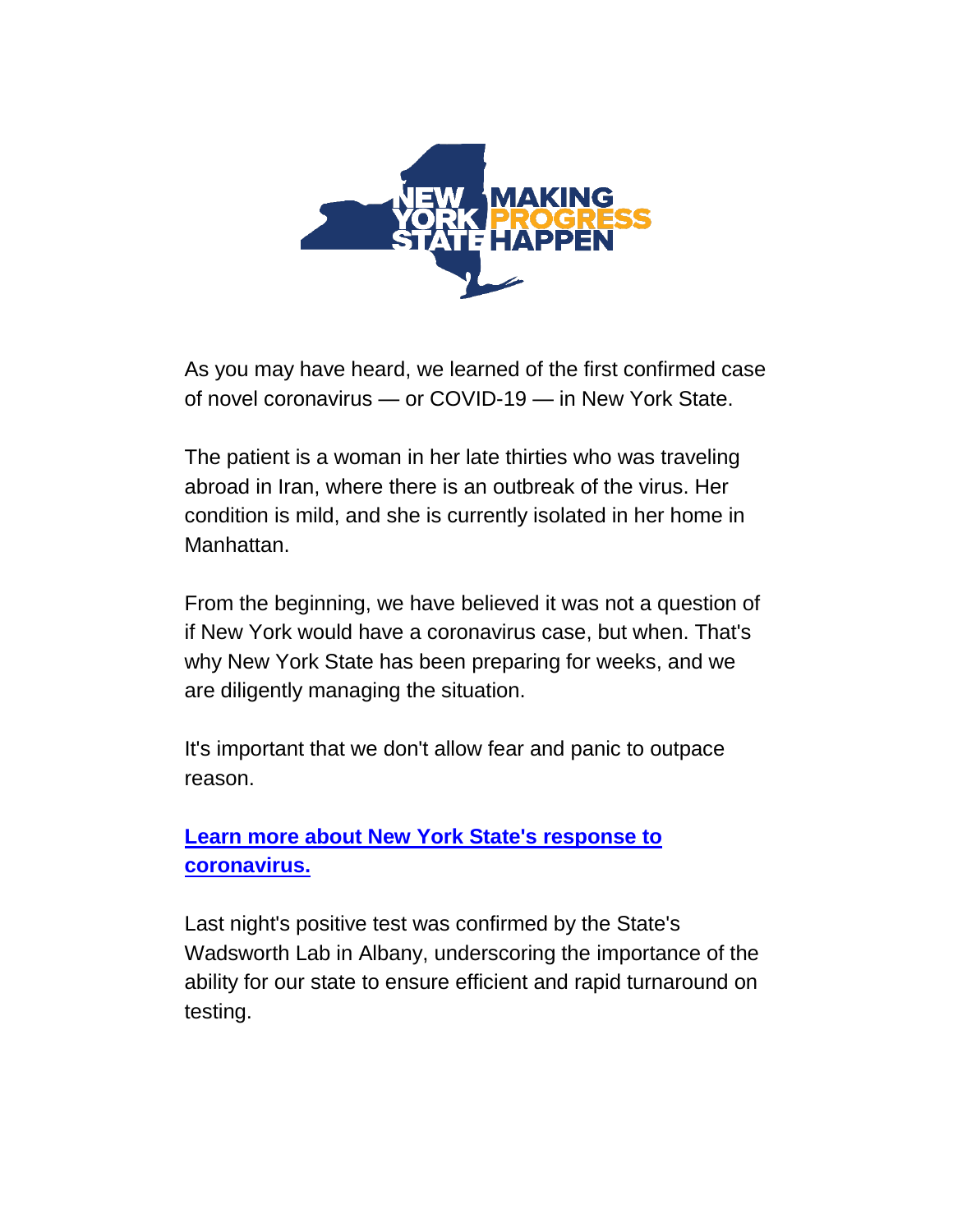New York State will immediately begin working with hospitals to help them replicate the State's FDA-approved test and reach our goal of 1,000 tests per day. Additionally, we will institute new cleaning protocols at schools and in public transportation.

Perspective is key here. This isn't our first rodeo — we have dealt with the swine flu, Ebola, SARS and the seasonal flu. We are fully coordinated, we are fully mobilized and we are fully prepared to deal with this situation as it develops.

## **What can you do?**

If you have symptoms and have recently traveled to China, Iran, or at-risk areas in Italy and South Korea, or if you have been in close contact with someone who has, you should seek medical care right away. Call ahead and explain your symptoms and travel.

Symptoms of the novel coronavirus are similar to the flu, and include coughing, fever and trouble breathing.

## **Prevention:**

There are simple steps we can all take to stop the spread of COVID-19 and other respiratory viruses.

- Wash your hands frequently with soap and water for at least 20 seconds. If soap and water are not available, use an alcohol-based hand sanitizer.
- Avoid touching your eyes, nose and mouth with unwashed hands.
- Avoid close contact with people who are sick.
- Stay home when you are sick.